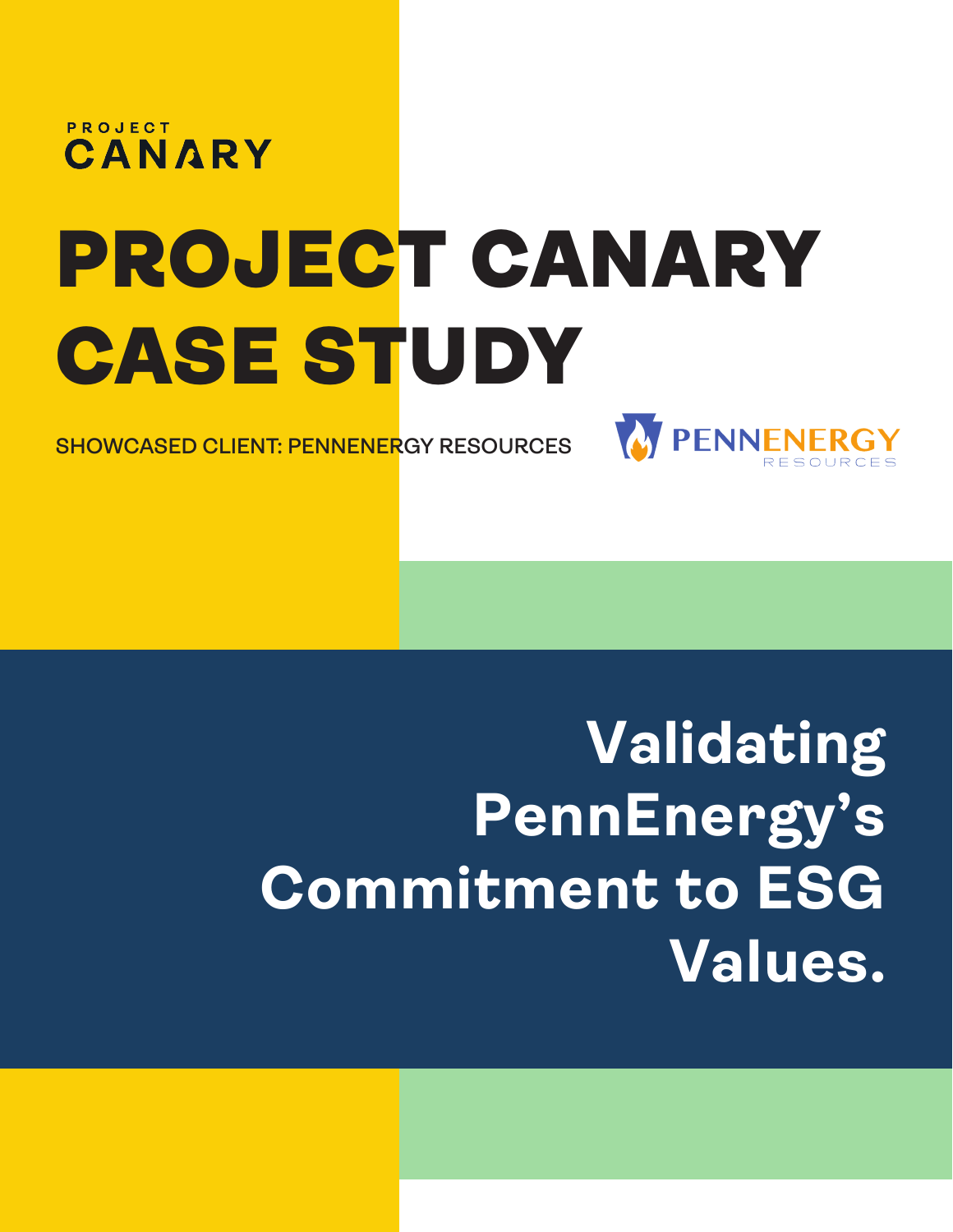

### **ABOUT**

Based in Pittsburgh, Pennsylvania, PennEnergy Resources (PennEnergy) is an oil and gas company working to develop unconventional shale resources in the Appalachian Basin. Founded in 2011, PennEnergy is backed by Encap Investments, LP, and had 378 wells producing 700 MMcfe/d from across 200,000 gross acres in Southwest Pennsylvania as of the end of 2021.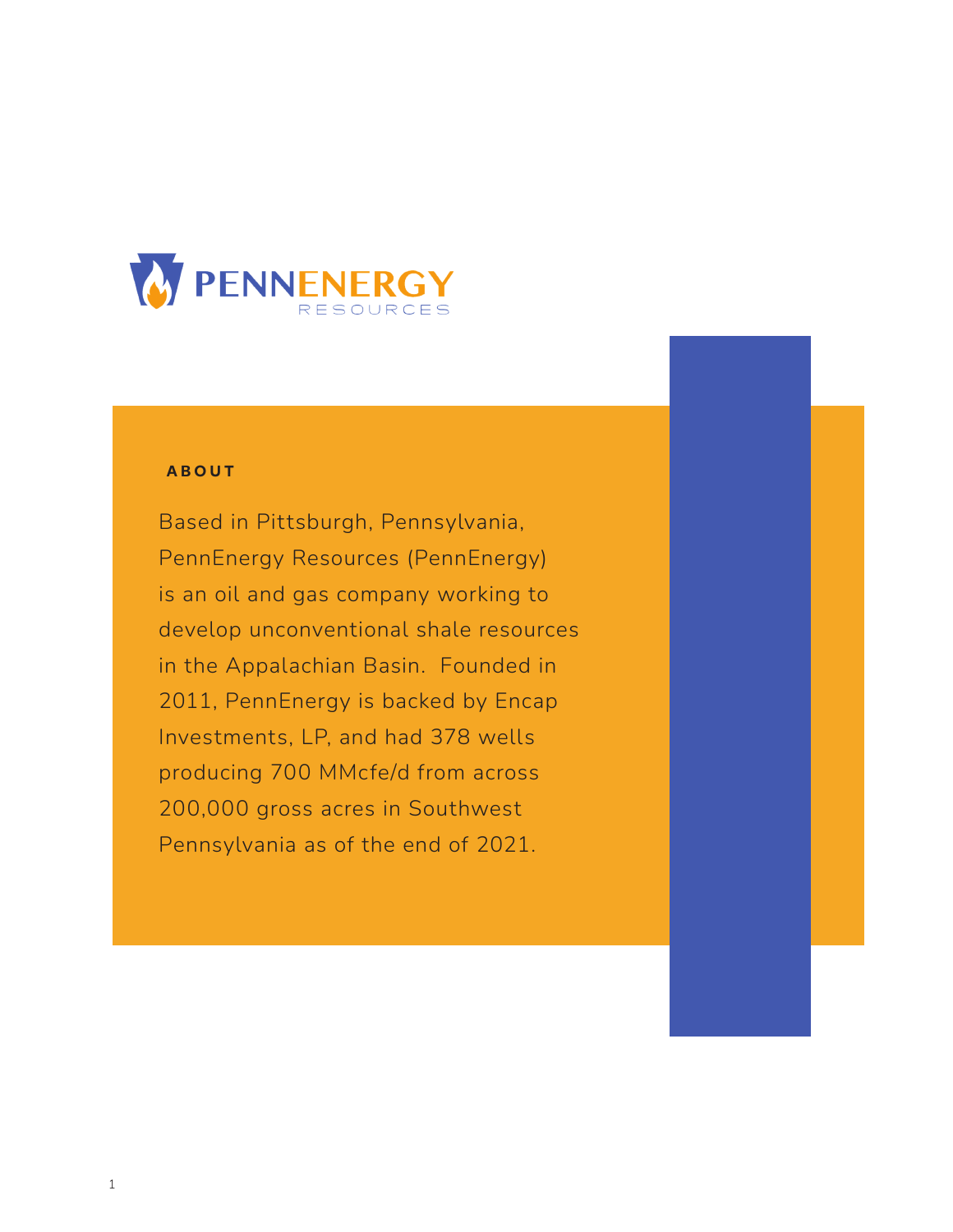### **THE CHALLENGE**



PennEnergy has had community safety and environmental stewardship baked into its mission from the outset. To ensure the highest standards were met on the well pads they intended to build, they hired their head of Health, Environmental & Safety (HES) over a year before active drilling operations even began.

As members of the community in which they operate, HES has been a core program for PennEnergy. From the outset, production facilities were designed to minimize environmental impact, going above and beyond current regulatory requirements. Additionally, new facility design is a continually evolving concept and improvements are made with every pad – such that PennEnergy considers its most recent pads as flagship models for the industry. Elements such as air emissions controls are integral to current design (and always have been). Acquired assets developed by prior operators presented new challenges in that many required retrofits to bring these facilities up to PennEnergy's operational and environmental standards (again, reiterating that these standards are higher than any regulatory requirements).

Utilizing metrics such as regulatory annual air emissions inventories (ex. methane at the state and federal level) has been instrumental in measuring the success of these environmental programs and have demonstrated continual success and improvement. With the advent of reputable independent third-party assessors and programs in the Environmental, Social & Governance (ESG) realm by 2021, PennEnergy became increasingly interested in engaging with such entities to further validate the company's best-in-class operational practices and efforts.



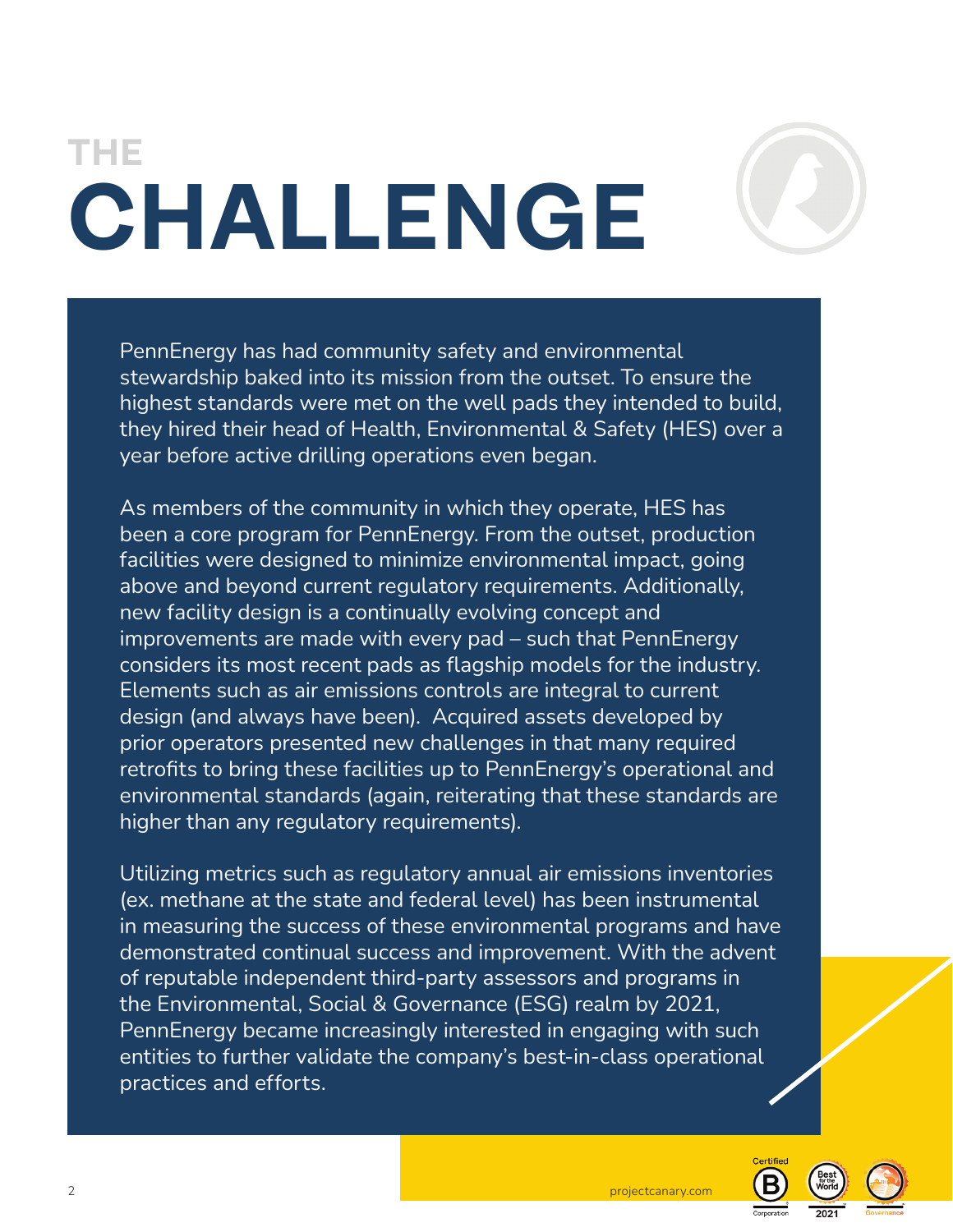## **SOLUTION**

PennEnergy chose to work with Project Canary for an environmental assessment of their producing assets and monitoring of methane emissions. The integrity of Project Canary's engineers and independent assessment combined with innovative emissions detection technologies provided a turnkey solution for PennEnergy and allowed Project Canary to take a holistic approach to rating the company's HES program. Looking at management systems, operations, compliance, and over 600 unique data points, Project Canary engineers audited over 100 distinct sites and reviewed over 5,800 records provided by the PennEnergy team covering documents, reports, processes, and procedures. After a thorough review, PennEnergy achieved a platinum rating on the majority of its wells through Project Canary's TrustWell certification, placing them in the top 10% of all companies in environmental stewardship across water, air, land, and community.

PennEnergy has also installed Project Canary methane sensors (Canary X units) on demonstration pads. Equipped with this data, PennEnergy has been able to further validate that their operational planning such as the use of air-driven pneumatic controllers and the installation of vapor control devices has paid off, with fugitive methane emissions remaining low.



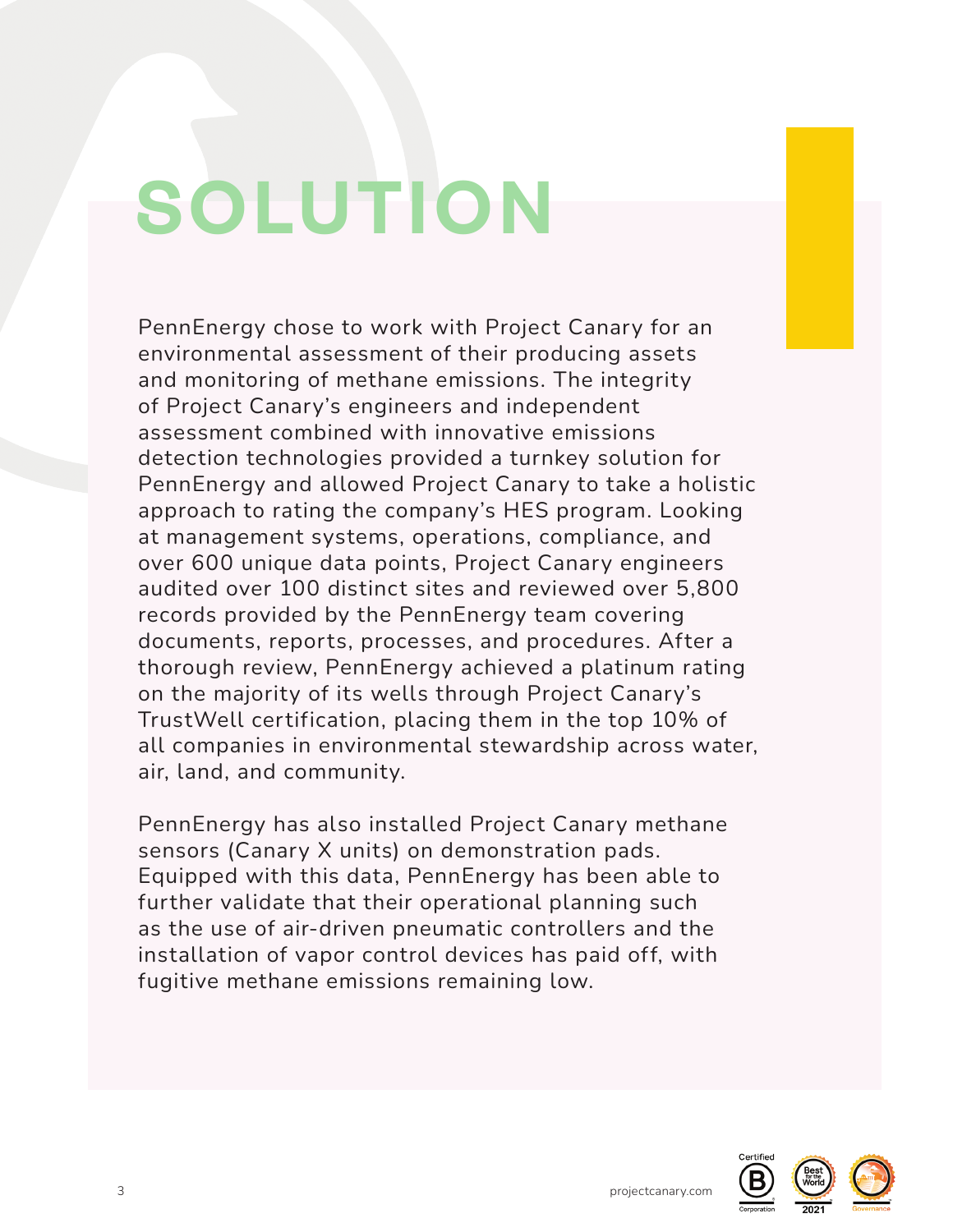### **DATA / STATS**

- Majority of wells achieved platinum rating (top 10% of companies)
- As a result of earning Project Canary's top "Gold" and "Platinum" ratings on 375 of its 378 wells producing at the end of 2021, nearly all of PennEnergy Resources' production is certified "Responsibly Sourced Gas" (RSG), a differentiated classification of natural gas produced in the most environmentally responsible manner.
- Over 5,800 records reviewed
- Over 100 well sites evaluated

### **CONCLUSION**

Project Canary certification and monitoring have provided PennEnergy with third-party validation of their ESG program, allowing them to further validate and demonstrate the success of their environmental commitment to both investors and the community in which they operate. Additionally, the ratings they achieved may provide future commercial opportunities by providing PennEnergy with an opportunity to enter the quickly developing RSG market. Not satisfied by being the best, PennEnergy Resources strives to continue to enhance its practices, and lead the way in demonstrating that necessary shale resources can continue to be developed in an environmentally responsible manner.